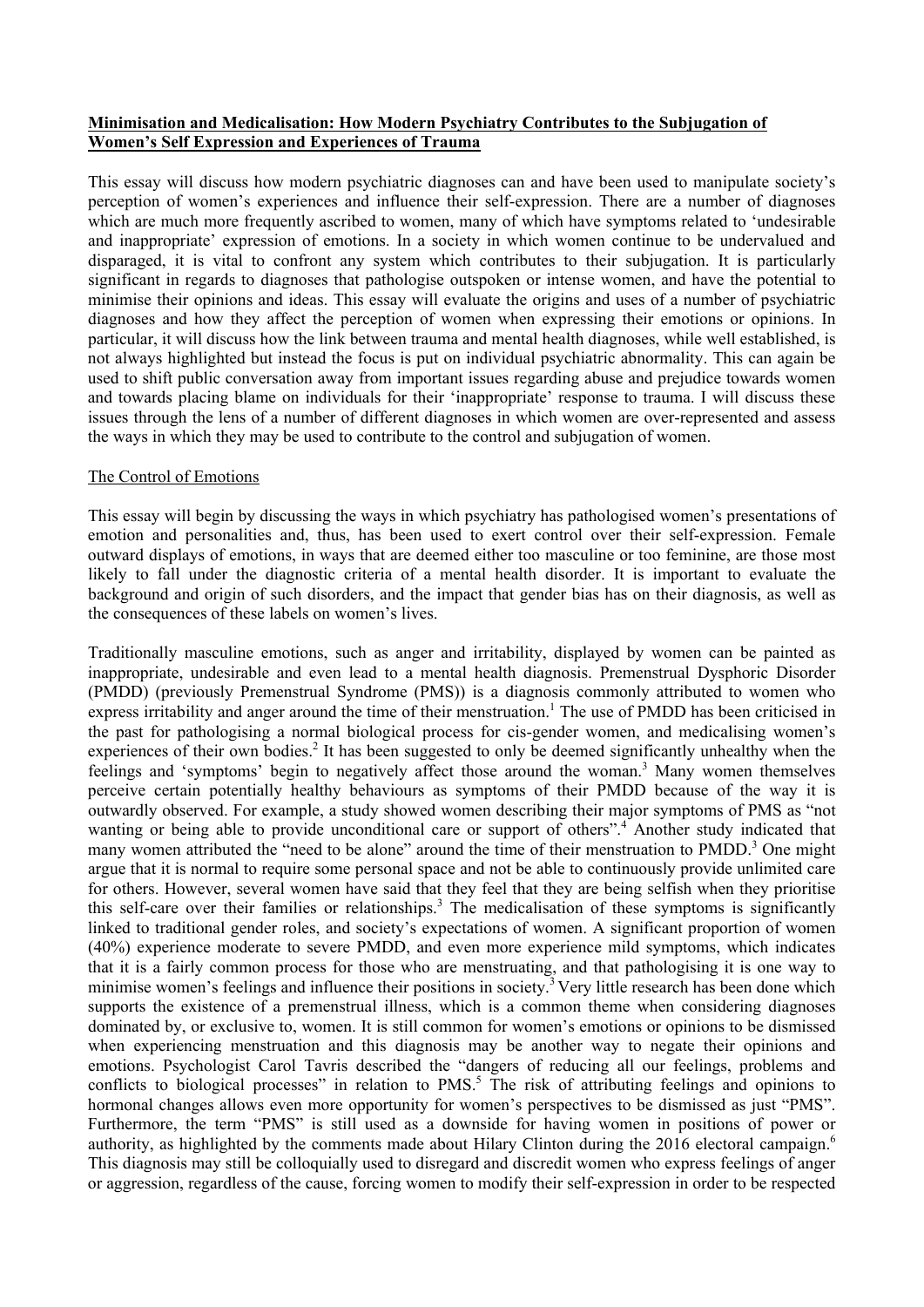and listened to. This is particularly significant as outspoken and influential women are one of the greatest threats to the patriarchy and, historically, labelling a woman as crazy was the easiest way to discredit her.

When considering the use of mental health diagnoses to disparage women, one must discuss Borderline Personality Disorder (BPD), one of the most stigmatised mental health conditions, and one in which women vastly dominate (75%).<sup>7</sup> BPD has several diagnostic criteria which are traditionally seen as masculine or more appropriate in men, such as impulsive behaviour, aggression, and difficulty controlling anger.<sup>8</sup> Studies have shown that men are actually more likely to meet criteria for BPD than women, though women are far more likely to be given this diagnosis.<sup>8</sup> This may be due to the fact that some of these behaviours are more socially acceptable in men, and so are less likely to be viewed as pathological by clinicians. There has been a lot of discussion as to legitimacy of this disorder and whether is has become synonymous with "difficult woman".<sup>9</sup> Is this, and some other psychiatric diagnoses, merely a label given to individuals who are exhibiting behaviours that our patriarchal society does not approve of? There are other aspects of BPD which are associated with traditionally feminine traits, such as fear of abandonment, self harm, and extreme expression of emotions. This has led to statements suggesting that women are in a catch-22 situation, with neither masculine nor feminine expressions of emotion being acceptable.<sup>10,11</sup> There has even been discussion that the diagnosis of BPD has been used as a punishment for angry women; one patient even said she was "only given a diagnosis of [BPD] when [she] started to stand up for [herself] as a person and a woman."<sup>12</sup>

The intersection of gender and race must also be examined when considering those disadvantaged by the current use of certain psychiatric diagnoses. There is evidence that people of colour have been disproportionately wrongly diagnosed with mental health conditions, due to their clinician's lack of understanding of the context of their lives and culture.<sup>13</sup> In the context of personality disorders, a psychiatrist makes the decision as to whether an expression of emotion or behaviour is "appropriate" given the situation. This is highly subjective and allows doctors' experiences and prejudices to affect the use of the diagnosis of BPD and other personality disorders. The fact that there is little to no research about racial differences in the diagnosis of BPD is likely to further disadvantage women of colour with mental health diagnoses.<sup>13,14</sup> Owing to cultural differences, Black women's expression of emotions may be pathologised, especially within the context of the reductive stereotype of the 'angry Black woman', which may echo the stereotype of the 'difficult' woman who are diagnosed with BPD.<sup>13</sup> There is also a risk that some psychiatric disorders are under-diagnosed and overlooked in Black communities owing to this stereotype, forming greater barriers to support. It is important for there to be further research into the presentation of personality disorders in women of colour, to ensure that clinician bias is not influencing their diagnoses, particularly given the underrepresentation of psychiatrists of colour.

While the symptoms of BPD and PMDD focus on intense or hostile outward expressions of emotions, women acting in an overly passive or sensitive way can also be at risk of psychiatric diagnoses. In 1983, Marcie Kaplan proclaimed that behaving in a stereotypically feminine manner could in itself lead to women receiving a psychiatric diagnosis.<sup>15</sup> Dependent Personality Disorder has many similarities to traditional female gender roles, with women 40% more likely to be diagnosed than men.<sup>16</sup> The diagnosis includes: avoiding disagreeing with others, acting passively, placing needs of their caregiver above their own, an inability to make decisions without the support of others.<sup>17</sup> The pathologising of these traits, which would have been praised and valued in women in the past, indicates the fickleness of some psychiatric diagnoses, and how they can and have been used to simply impress societal wishes on individuals. The proposal of 'Masochistic Personality Disorder' by male psychoanalysts for individuals who remain in abusive relationships, while not formalised, indicates that personality disorders have the potential to simply arise from a dislike or lack of understanding of people's actions.<sup>18</sup> This is reinforced by past diagnoses for women which have fallen by the wayside, such as hysteria and nymphomania, as the expectations of women in society have changed.

Histrionic Personality Disorder (HPD) has been described as "essentially a caricature of over-exaggerated femininity", with patients exhibiting symptoms such as rapidly shifting emotions, exaggerated expression of emotion, sensitive to criticism, sexually provocative behaviour, and wanting to be the centre of attention.<sup>9</sup> HPD originated from the historical diagnosis of Hysteria, which developed into Hysterical Personality Disorder then, finally, Histrionic Personality Disorder. There is an amount of gender bias in regards to this diagnosis, with clinicians at risk of over-diagnosing it in female patients due to "the close relationship of histrionic symptomology to stereotypically female behaviours".<sup>19</sup> Sexual aggression may also lead to over-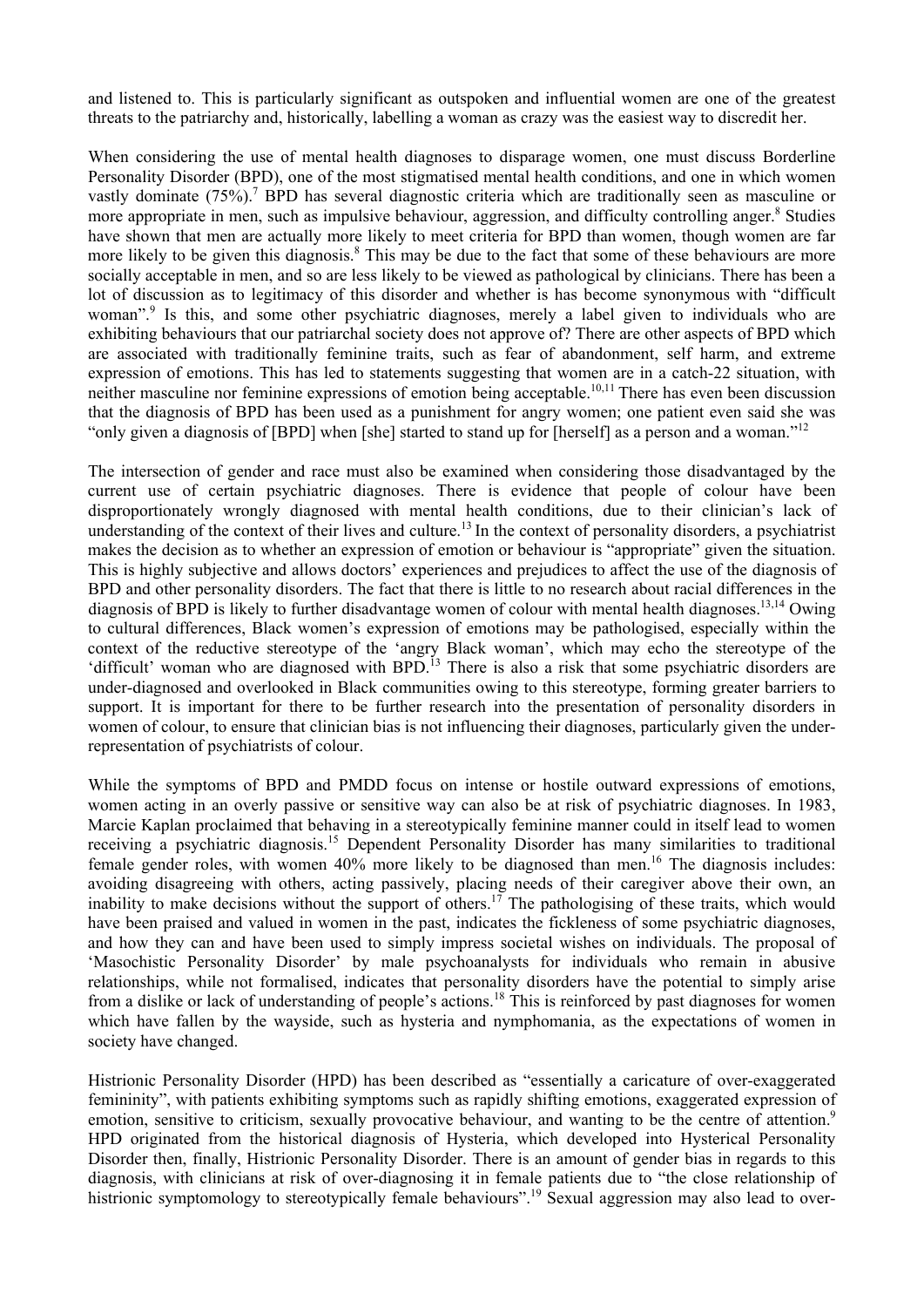diagnosis in women, as this behaviour is generally less socially acceptable and more at risk of judgement and pathologisation. There have been a number of psychologists and psychiatrists who have shared the opinion that HPD should be removed from the DSM due to its gender bias and lack of specificity in its symptoms. Neuroscientist, Bethany Stennett, Clinical Psychologist, Roger Blashfield, and behavioural psychologist, Shannon Reynol said in 2012 that HPD was "sex-biased" and "a negative diagnosis assigned to 'difficult' female patients" and thus should be removed from the DSM.<sup>20</sup> Carol Gould suggested in 2011 that HPD was not a pathological disorder but a cultural one.<sup>16</sup> It seems that with a constantly evolving and multi-cultural society, we cannot label a women's personality as disordered merely because she does not fit within it. The historical background and the modern-day criticism of this diagnosis seem to suggest that it plays a significant role in controlling women's self-expression by pathologising feminine traits.

The female dominated disorders of which I have touched upon in this section share the symptom of expressing emotions in an "inappropriate" way. This is a highly subjective assessment and it is unreasonable to expect clinicians to not allow their personal feelings and experiences to affect their use of these diagnoses. There has also been significant discussion about personality disorders being "cultural disorders" as opposed to "psychiatric disorders".<sup>16,21</sup> In a society in which culture and gender norms are constantly evolving, using societal assumptions or expectations of women to define psychiatric diagnoses appears to open them up to further prejudice, as has occurred in the past. It is also important to acknowledge that, within the context of our society, women's displays of opinions and emotions are under particular scrutiny. While it is important to acknowledge individuals who may require increased support with their mental health, this essay highlights that some diagnoses focus on an individual's psychological abnormality, as opposed to the situations or environment which may have cultivated these difficulties in self-esteem, relationships and emotional expression. While support and help may be required, the stigma surrounding these diagnoses and the way they can be used against women indicate that the label may be more damaging than beneficial for patients. The 'inappropriate' label for aggressive, passionate or intense displays of emotion by women is a way in which they can be silenced or subjugated, especially when expressing opinions that are ill-received. The stereotype of the 'crazy women' has been used throughout history to discredit or belittle women and it is possible that some of these modern psychiatric diagnoses act in a similar way.

### The Perception of Trauma

This essay will now turn to assessing specifically how the perception and expression of women's trauma is pathologised and thus controlled. This contributes to minimisation of women's experiences of trauma, and shifts the focus from the cause of trauma to the individual disorder, which is damaging to individuals and perpetuates systems which cause trauma. I will also explore how use of psychiatric diagnoses themselves can contribute to traumatising women, and how this is likely to reinforce power dynamics which control women. The two diagnoses that I will mainly focus on here are Post Traumatic Stress Disorder (and its complex counterpart) and Borderline Personality Disorder, diagnoses intrinsically linked to traumatic life events.

Post Traumatic Stress Disorder is a diagnosis developed from the concept of "Shell Shock", a term originally used to described "nervous and mental shock" suffered by soldiers during World War One.<sup>22</sup> It was recognised as an official disorder post the Vietnam War in the 1970s, and entered the DSM in 1980.<sup>23</sup> The origins of the diagnosis have led to residual perceptions that PTSD is an illness of war veterans (statistically more likely to be men), despite the fact that there is significant data to show that women are more likely to experience PTSD than men.<sup>24,25</sup> In the 1987 DSM IV, the diagnosis of PTSD included the condition that the trauma was "outside the range of usual human experience", which was criticised for excluding experiences such as sexual assault, domestic abuse, and traumatic childbirth, all of which are relatively common experiences for women.<sup>23</sup> This was changed in 2013 for the DSM V, to an experience which included "actual" or perceived threat of death or serious injury".<sup>23</sup> This still may make it difficult for women who are victims of emotional abuse, financial abuse, or insidious sexual abuse to have their trauma recognised in the context of this diagnosis. This is highly significant as there is evidence to show that women who are victims of psychological abuse are more likely to experience PTSD than those who experience physical abuse.<sup>26</sup> There is also vastly less research into PTSD in women following sexual assault or difficult childbirth as opposed to that of war veterans, which minimises the importance and effect of these traumatic life events, which disproportionately affect women, and means there is less understanding of how to treat PTSD following these events. Furthermore, women have PTSD symptoms for an average of 4 years before diagnosis and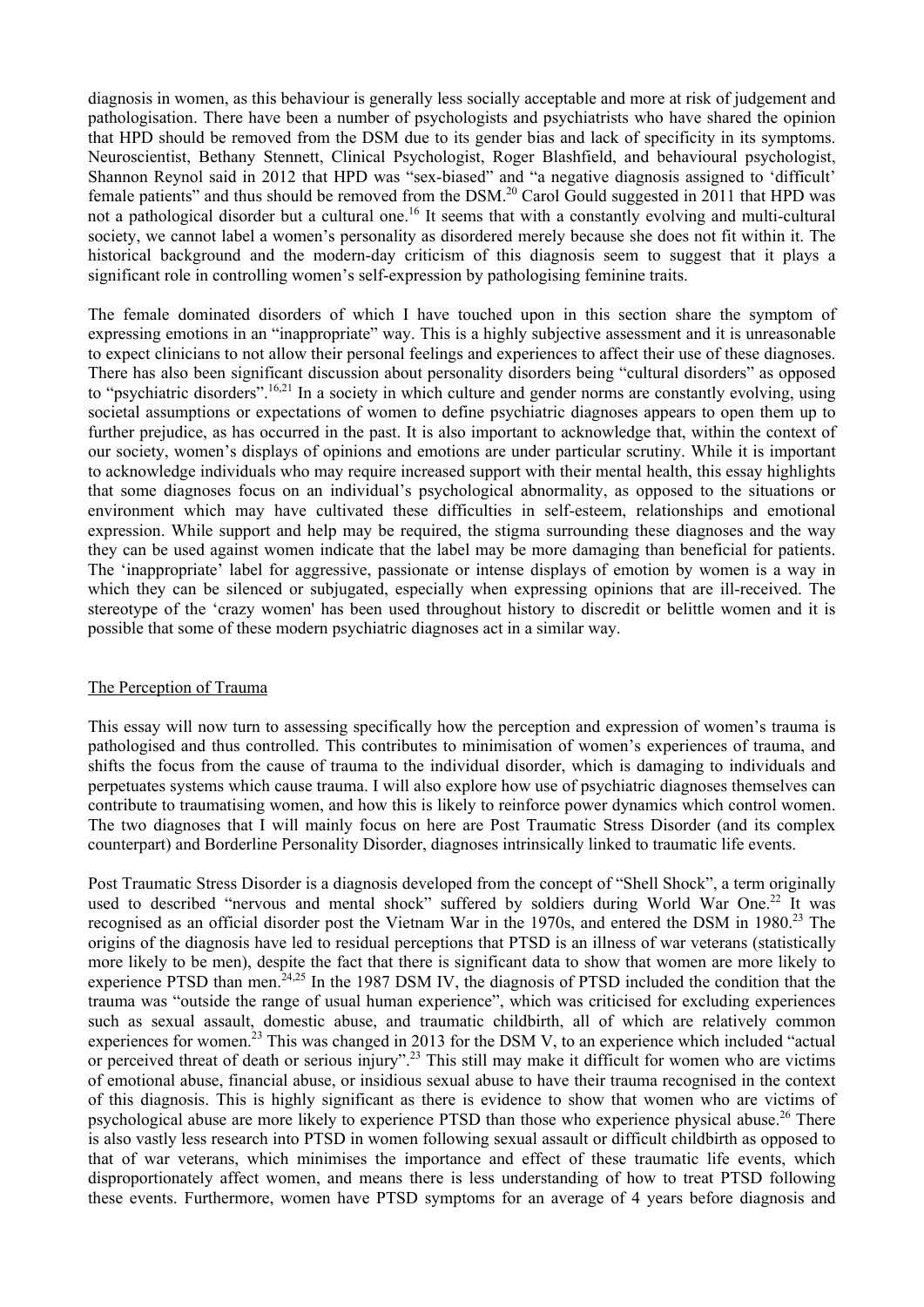treatment in comparison to 1 year for men.<sup>27</sup> This may be related to a differing presentations of PTSD in women or it may be indicative of healthcare professionals (or the women themselves) minimising their traumatic experiences, or still assuming that PTSD is caused by experiences in combat. There is evidence that the everyday experience of sexism that women endure can in itself lead to symptoms of PTSD, and trauma scholars have pushed for the definition of trauma to include oppression and discrimination, such as sexism and racism.<sup>28</sup> It is important to raise awareness that women are at risk of PTSD and it can be caused by many different forms of trauma, including those which are subtle or insidious.

I have discussed how race may play a part in the misinterpretation of women of colour's expressions of emotions, causing them to be labelled with a mental health diagnosis. It is also very important to acknowledge the trauma which comes with systemic racism, and how this may lead to mental health issues such as PTSD. Unfortunately, the DSM still only considers a diagnosis of PTSD in relation to a discrete racist event that meets the criteria for trauma.<sup>29</sup> Insidious racism, such as microaggressions and discrimination, may not be acknowledged by clinicians as traumatic, or may not even be inquired about, leading to the underdiagnosis of PTSD caused by racial trauma. Evidence has shown that gendered racism is more likely to cause psychological stress, and that both sexism and racism were correlated with increased levels of PTSD symptoms.30,31 It is particularly important for clinicians to be aware of this in regards to women of colour, who are likely to suffer from racism and sexism and must have their experiences of trauma recognised and supported.

Trauma, specifically abuse, is also strongly linked to a diagnosis of Borderline Personality Disorder in women, with 81% of those diagnosed having experienced past abuse.<sup>32</sup> One of the concerns surrounding the diagnosis of BPD is that it shifts the focus away from the abuse, and places the emphasis on the victim and their "disordered personality". Several BPD sufferers have explained how they felt that their past trauma was frequently overlooked despite large amounts of evidence linking abuse and BPD.<sup>33</sup> Sly Sarkisova, a psychotherapist who focuses on trauma, described BPD as "a label that is often misused and applied especially to women, or people who were assigned female at birth, to pathologise them for emotional expressions of suffering.<sup>334</sup> Many other psychologists have voiced concerns over the fact that BPD diminishes the suffering of women by giving them pejorative psychiatric labels that take the focus away from a society which is rife with traumatic experiences for women. Clare Shaw said that "the real issue is pervasive abuse of women and girls in this society coupled with the continuing silencing and invalidation of women's experience."<sup>35</sup>

The diagnosis of Complex PTSD shares a large number of similarities with BPD, such as emotional dysregulation, negative self-cognitions, and difficult interpersonal relationships, but its focus is on trauma, as this is a diagnostic criteria for Complex PTSD but not for BPD.<sup>31</sup> While there has been shown to be discriminant validity between these two diagnoses, there is very high co-morbidity with 25-58% of BPD sufferers being diagnosed with Complex PTSD. $36,37$  With the relatively recent introduction of complex PTSD, having first been described in 1980 and not yet an official diagnosis in the DSM-V, the knowledge of clinicians is likely to be at a lower level, and the risk of misdiagnosis is high.<sup>38</sup> Therefore, PTSD, as well as Complex PTSD, is often misdiagnosed as BPD in women, due to the overlapping symptoms and clinicians' implicit bias. The evidence that women with a history of abuse are more likely to be assigned a "personality disorder" label, as opposed to one which is sympathetic to their traumatic past, highlights the focus on women's "inappropriate" emotional reactions rather than the situations which allowed them to experience trauma.

This essay will now discuss how perception and treatment of mental health diagnoses play a part in subjugating women. Psychiatric diagnoses are still being used in the workplace, in court, and in families to discredit and manipulate women. It is still common practice for the mental health records of victims in rape trials to be used in an attempt to invalidate their account.<sup>39</sup> Despite the fact that there is significant evidence to show that women (and men) with a mental health diagnosis are much more likely to be victims of sexual or domestic abuse, it is still used as a weapon against the victim's credibility.40 In 2012, Jessica Engle and William O'Donohue suggested that several mental health diagnoses, including Borderline Personality Disorder and Histrionic Personality Disorder, were "pathways to false accusations of sexual assault". Despite citing no references that suggest that those with these diagnoses are more likely to falsely claim sexual assault, they described how those with BPD "represent a 'perfect storm' of symptoms in which an impulsive, emotionally dysregulated individual who is demonising someone and has loose contact with reality and who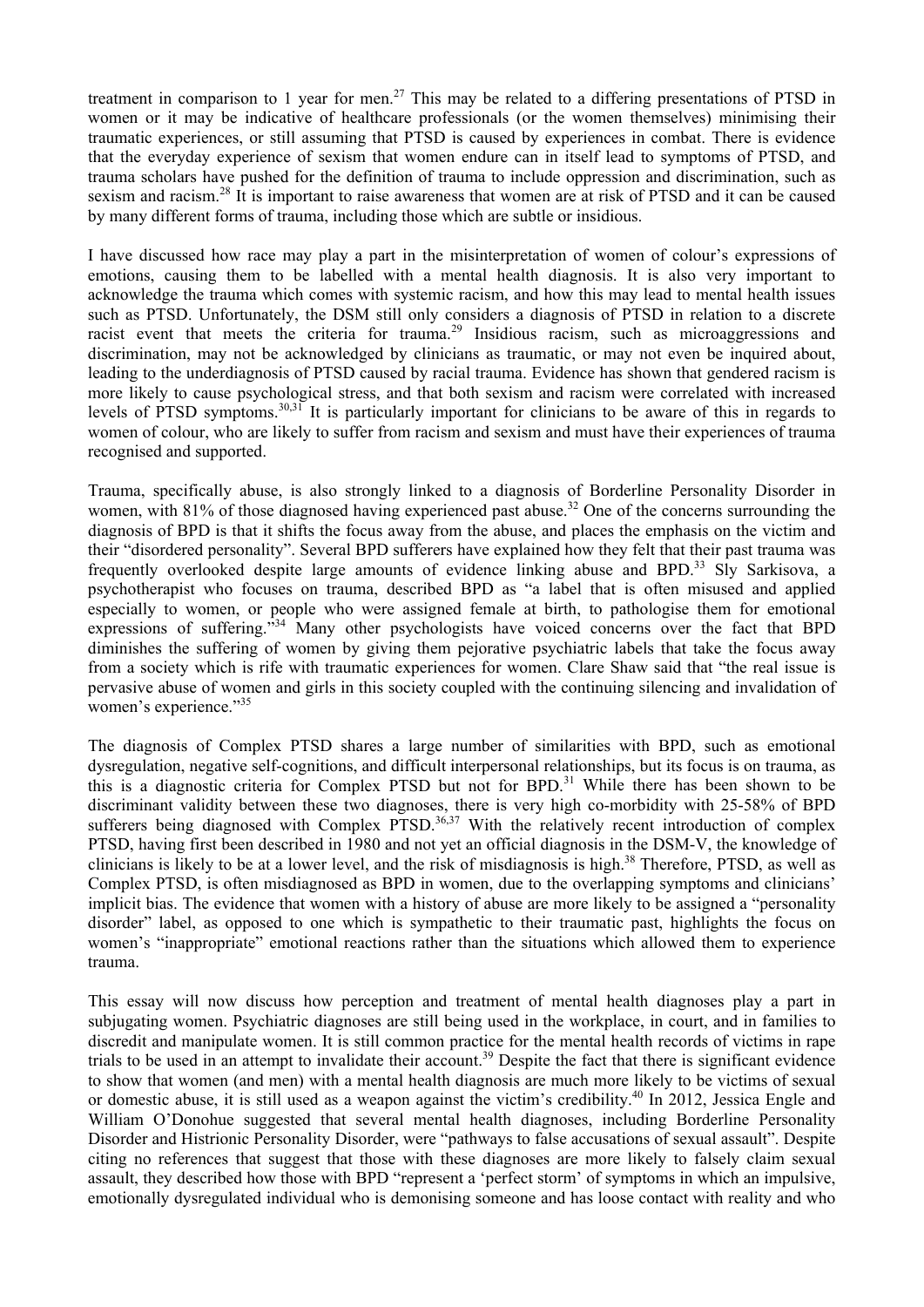is seeking attention and revenge makes a false allegation of sexual assault." They also describe how false assault claims may be used to benefit people with Histrionic Personality Disorder by gaining them attention and providing a new and interesting situation for them.<sup>41</sup> It is markedly problematic and stigmatising to indicate that these disorders in and of themselves are linked to false accusations. There is no data to indicate that these individuals are more likely to falsely report sexual assault, and false accusations are often very difficult to reliably prove, as many women withdraw sexual assault accusations due to the retraumatisation of the legal proceedings. Spohn and Tellis found that unfounding was nearly 10 times more likely if the victim had mental health issues, which is likely influenced by the stigma surrounding mental health and its frequent use to invalidate individuals' experiences.<sup>42</sup> The use of mental health diagnoses to discredit women in legal proceedings regarding sexual assault and domestic abuse, is yet another way that women are subjugated and held in positions of weakness.

Unfortunately, there are also several ways in which the treatment for psychiatric illnesses can itself be damaging and traumatising, particularly for women. The diagnosis of BPD following a history of abuse, can be retraumatising as it is likely to cause self-esteem issues and guilt in the victim, as the emphasis is placed on their individual pathology and shifted from their formative background.<sup>43</sup> Furthermore, the intense stigma that BPD sufferers experience at the hands of mental health professionals contributes significantly to their feelings of shame and low self-esteem. In the USA and Victoria, Australia, services have consistently refused to see women with BPD as a primary diagnosis, which reinforces to these women that they are unwanted and undeserving of help<sup>12,44</sup> Many studies into the opinions of healthcare professionals about BPD shows that they are likely to deem them to be "annoying", "manipulative", "undesirable", which is no doubt likely to seep into their treatment of these patients, either overtly or subconsciously.44 This is a particular issue in emergency departments, where Borderline Personality Disorder patients are often likely to seek care for self-harm or suicidal ideations. There has been evidence that the stigma and lack of education around BPD has led to negative attitudes about these patients presenting to A&E and the poor treatment of them. Some patients have described having sutures for self-harm without local anaesthetic because they were told that they "did it because they liked the pain."<sup>33</sup> This treatment of patients with BPD can be incredibly degrading and likely to damage the doctor-patient relationship, as well as the mental health of the patient. This unsympathetic view of patients with BPD underlines how, even those with education about mental health issues, are still at risk of diminishing the importance of the patient's background and blaming them for their negative symptoms.

The significant link between trauma and mental ill-health, particularly in women, is vitally important when considering the consequences of inpatient psychiatric treatment. The proportion of female psychiatric inpatients who have experienced violence, trauma or abuse is large. Agenda, an alliance for women and girls at risk, found that in 2017, around 1 in 5 women were being restrained physically in psychiatric units, despite national guidelines that this should only be used as a last resort. Girls in mental health facilities were more likely than boys to be physically restrained (17% vs 13%), and they were more likely to be held face down. Face down restraint has been widely criticised, and many have suggested that it be outlawed due to its potential physical harm and mental trauma. In the UK, 32 women died following physical restraint in mental health facilities in five years, indicating the excessive force that may be being used. Restraint, especially face down, is a particularly re-traumatising and triggering experience for patients who have been victims of violence, sexual assault, or abuse.<sup>46</sup> As has been previously discussed in this essay, a large proportion of women and girls with mental health diagnoses have been victims of abuse or trauma, and thus it is vitally important that mental health services include routine enquiring into previous trauma, including sexual assault and abuse, and adopt a trauma-centred experience for both men and women who are in psychiatric inpatients.

### **Conclusion**

Through the discussion of the psychiatric diagnoses of which the majority of sufferers are women, this essay has highlighted how fluctuant and inconsistent the assessment of female mental health can be. DSM diagnoses could be argued to be "not based on medical knowledge but on social and political factors of acceptable behaviour for women".<sup>47</sup> This is also true for other marginalised groups, evidenced by the presence of homosexuality in the DSM for many years. Historically, a large proportion of research and medical models have been based on men, specifically white men, and thus there has been evidence that normal female behaviour may be considered pathological, as is does not fit the model of 'healthy male behaviour'. This is particularly true to women of colour and LGBTQ+ women, about whom there is little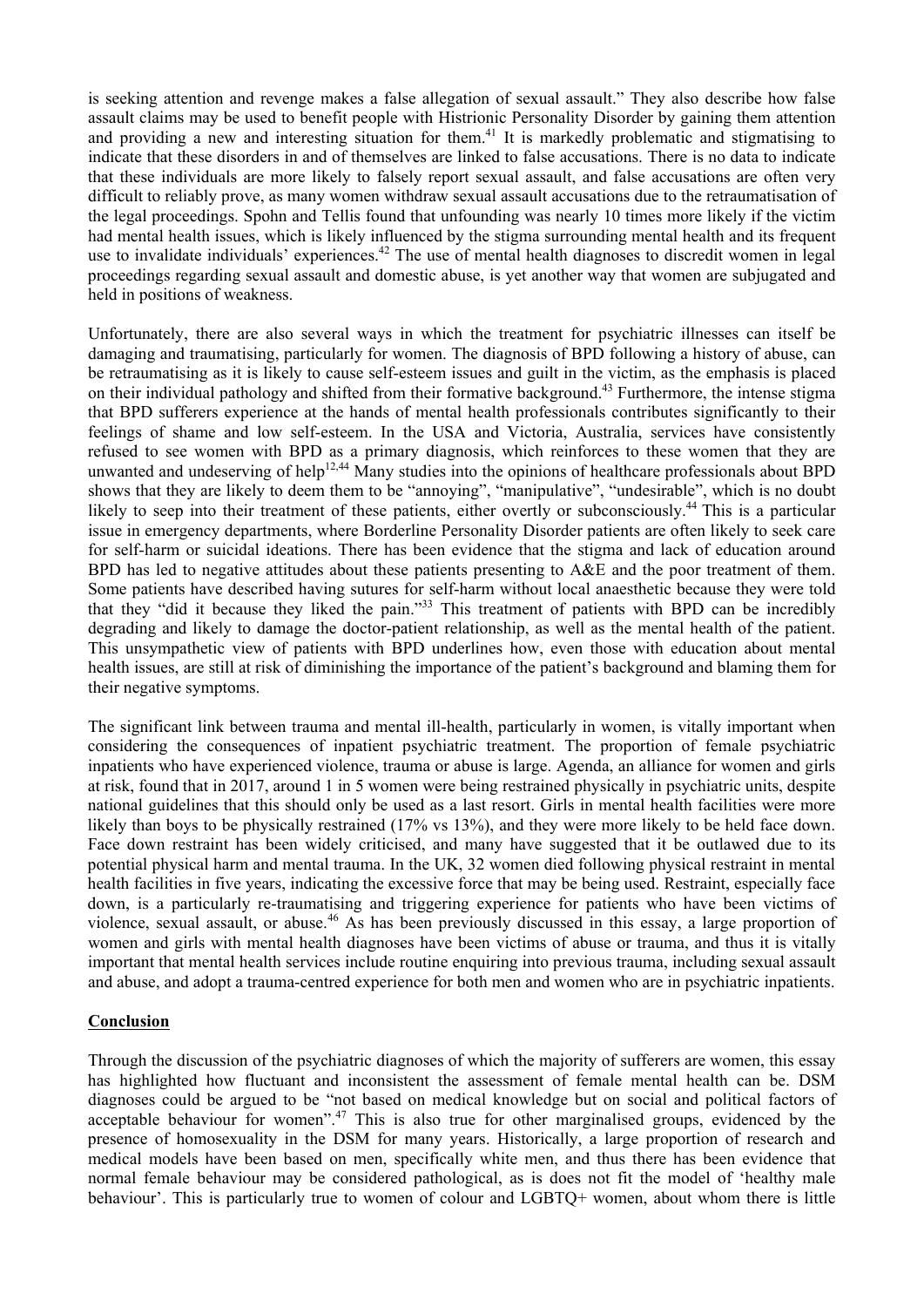research. The personality disorders which have been discussed (BPD, HPD, DPD) are all diagnoses with strong statistical links to trauma and abuse. The effect of discrimination and long-term inequality on mental health remains significantly under-researched, and the psychological impact of these societal biases is not appropriately acknowledged, on an individual or societal scale. It is also important for this research to be done to assess the subjugation of people of colour, members of the LGBTQ+ community and other minorities through similar means. There has been discussion that the personality disorders in which women dominate may simply be rational reactions to increased stressors that occur from being the subjugated sex. Without the legitimisation of race or gender related trauma, traditional power dynamics and their influence on the subjugation of women and people of colour will continue within psychiatry and impact their wider position in society. It is not only important in terms of the correct treatment of these patients, but it is vital to shine a light on the circumstances which continue to allow these traumatic events to occur. Focusing on pathologising women's responses to trauma has negative effects not only on an individual's mental health, self-image and treatment, but also on society's perception and priorities in regards to gender and racial prejudices. Futhermore, this essay has called attention to the ways in which psychiatric diagnoses have been actively used to silence or discredit women, as well as further traumatise them. I believe this essay has shown that some longstanding diagnoses, particularly personality disorders, may need to be modified or even have their use in a society questioned as they have origins in subjugating women that continue to influence their use today.

# **References**

- 1. Hantsoo, L., & Epperson, C. N. (2015). Premenstrual Dysphoric Disorder: Epidemiology and Treatment. *Current psychiatry reports*, *17*(11), 87. <https://doi.org/10.1007/s11920-015-0628-3>
- 2. Chrisler, J. C., & Caplan, P. (2002). The strange case of Dr. Jekyll and Ms. Hyde: how PMS became a cultural phenomenon and a psychiatric disorder. Annual review of sex research, 13, 274–306.
- 3. Ussher, J. M. (2003). The ongoing silencing of women in families: An analysis and rethinking of premenstrual syndrome and therapy. Journal of Family Therapy, 25(4), 388-405.
- 4. Ussher, J. M. (2008). Challenging the positioning of premenstrual change as PMS: The impact of a psychological intervention on women's self-policing. Qualitative research in psychology, 5(1), 33-44.
- 5. Tavris, C. (1993). The Mismeasure of Woman. Feminism & Psychology, 3(2), 149–168. https://doi.org/10.1177/0959353593032002
- 6. Doyle, S. (2016) Hillary Clinton and our long, sexist tradition of using women's bodies to disqualify them from power. Retrieved from [https://qz.com/783723/hillary-clinton-and-our-long-sexist-tradition-of](https://qz.com/783723/hillary-clinton-and-our-long-sexist-tradition-of-using-womens-bodies-to-disqualify-them-from-power/)[using-womens-bodies-to-disqualify-them-from-power/](https://qz.com/783723/hillary-clinton-and-our-long-sexist-tradition-of-using-womens-bodies-to-disqualify-them-from-power/) on 28/09/20.
- 7. Shaw, C., & Proctor, G. (2005). I. Women at the margins: A critique of the diagnosis of borderline personality disorder. Feminism & Psychology, 15(4), 483-490.
- 8. Nicki, A. (2016). Borderline personality disorder, discrimination, and survivors of chronic childhood trauma. IJFAB: International Journal of Feminist Approaches to Bioethics, 9(1), 218-245.
- 9. Ussher, J. M. (2013). Diagnosing difficult women and pathologising femininity: Gender bias in psychiatric nosology. Feminism & Psychology, 23(1), 63-69.
- 10. Potter, N. N. (Ed.). (2009). Mapping the edges and the in-between: A critical analysis of borderline personality disorder. Oxford University Press.
- 11. Lester, R. J. (2013). Lessons from the borderline: Anthropology, psychiatry, and the risks of being human. Feminism & Psychology, 23(1), 70-77.
- 12. Epstein, M. (2006). The emperor's new clothes: On being invisible and neglected within the mental health system–a gendered perspective from a "borderline pioneer". In Keynote address THEMHS conference.
- 13. DeArth-Pendley, Gina. (2012). Racial Disparity and the Pathologizing of People of Color in Mental Health Diagnoses and Psychological Assessment.
- 14. Johansen, E. B. (2020). Therapists' Experiences Working with Women of Color with Borderline Personality Disorder (Doctoral dissertation, Widener University).
- 15. Kaplan, M. (1983). A woman's view of DSM-III. American Psychologist, 38(7), 786.
- 16. Gould, C. S. (2011). Why the histrionic personality disorder should not be in the DSM: A new taxonomic and moral analysis. IJFAB: International Journal of Feminist Approaches to Bioethics, 4(1), 26-40.
- 17. Bornstein, R. F., Denckla, C. A., & Chung, W. J. (2015). Dependent and histrionic personality disorders.
- 18. Fuller, M. D., & Kenneth, A. (1986). Masochistic personality disorder: A diagnosis under consideration. Jefferson Journal of Psychiatry, 4(2), 4.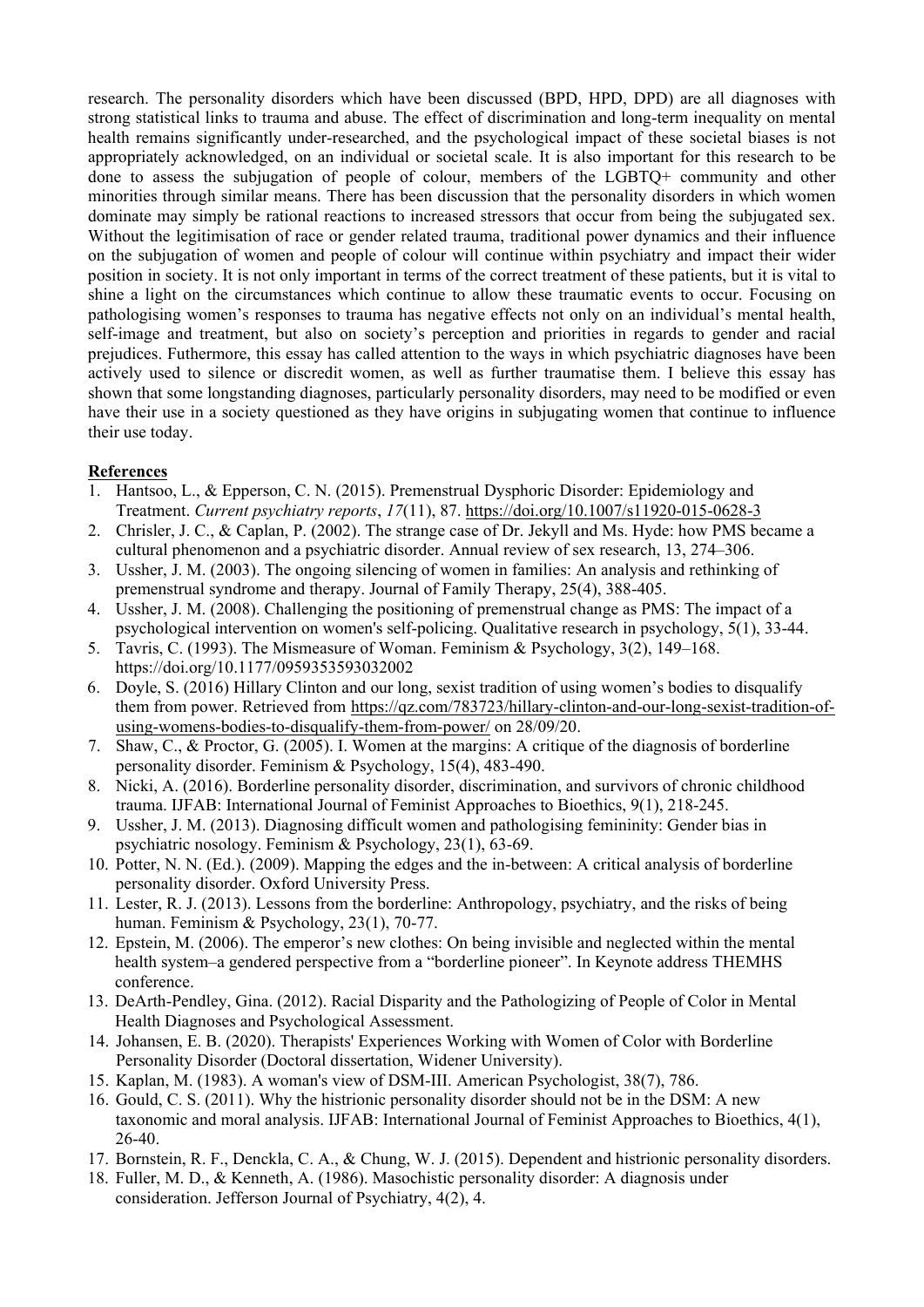- 19. Cassels, B. W. (2018). HPD: Examining the Histrionic Personality from the Intersection of Gender Politics, Masculinity, and the DSM. Pacifica Graduate Institute.
- 20. Blashfield, R. K., Reynolds, S. M., & Stennett, B. (2012). The death of histrionic personality disorder. In T. A. Widiger (Ed.), Oxford library of psychology. The Oxford handbook of personality disorders (p. 603–627). Oxford University Press.
- 21. Bjorklund P. (2006). No man's land: gender bias and social constructivism in the diagnosis of borderline personality disorder. Issues in mental health nursing, 27(1), 3–23. <https://doi.org/10.1080/01612840500312753>
- 22. Jones, E., & Wessely, S. (2005). Shell shock to PTSD: Military psychiatry from 1900 to the Gulf War. Psychology Press.
- 23. Lazaroff, A. M. (2006, September). The role of the Diagnostic and Statistical Manual of Mental Disorders in the maintenance of the subjugation of women: Implications for the training of future mental health professionals. In The Forum on Public Policy (Vol. 1, pp. 1-32).
- 24. Luxton, D. D., Skopp, N. A., & Maguen, S. (2010). Gender differences in depression and PTSD symptoms following combat exposure. Depression and anxiety, 27(11), 1027-1033.
- 25. Simmons, C. A. (2007). Speculation as to why women "get" PTSD more often than men. Women & Therapy, 30(1-2), 85-98.
- 26. Pico-Alfonso, M. A. (2005). Psychological intimate partner violence: The major predictor of posttraumatic stress disorder in abused women. Neuroscience & Biobehavioral Reviews, 29(1), 181-193.
- 27. Hu, J., Feng, B., Zhu, Y., Wang, W., Xie, J., & Zheng, X. (2017). Gender differences in PTSD: susceptibility and resilience. In Gender Differences in Different Contexts (pp. 21-42). BoD–Books on Demand.
- 28. Matheson, K., Foster, M. D., Bombay, A., McQuaid, R. J., & Anisman, H. (2019). Traumatic Experiences, Perceived Discrimination, and Psychological Distress Among Members of Various Socially Marginalized Groups. Frontiers in psychology, 10, 416. <https://doi.org/10.3389/fpsyg.2019.00416>
- 29. Miller, G. H. (2009). Commentary: The trauma of insidious racism. Journal of the American Academy of Psychiatry and the Law, 37(1), 41.
- 30. Carter, R. T. (2007). Racism and Psychological and Emotional Injury: Recognizing and Assessing Race-Based Traumatic Stress. The Counseling Psychologist, 35(1), 13–105. https://doi.org/10.1177/0011000006292033
- 31. Berg, S. H. (2006). Everyday sexism and posttraumatic stress disorder in women: A correlational study. Violence Against Women, 12(10), 970-988.
- 32. Ford, J. D., & Courtois, C. A. (2014). Complex PTSD, affect dysregulation, and borderline personality disorder. Borderline Personality Disorder and Emotion Dysregulation, 1(1), 9.
- 33. Veysey, S. (2014). People with a borderline personality disorder diagnosis describe discriminatory experiences. Kotuitui: New Zealand Journal of Social Sciences Online, 9(1), 20-35.
- 34. Shimo, A., 2019. Are Sexual Abuse Victims Being Diagnosed With A Mental Disorder They Don't Have?. [online] the Guardian. Available at: <https://www.theguardian.com/lifeandstyle/2019/mar/27/aresexual-abuse-victims-being-diagnosed-with-a-mental-disorder-they-donthave#:~:text=%E2%80%9CBPD%20is%20a%20label%20that,of%20suffering%2C%E2%80%9D%20S arkisova%20says.> [Accessed 4 October 2020].
- 35. Epstein, M. (2008). Let's face it! She's just too f\*\*\*\* d": The politics of borderline personality disorder. Sisters Inside.
- 36. Golier, J. A., Yehuda, R., Bierer, L. M., Mitropoulou, V., New, A. S., Schmeidler, J., ... & Siever, L. J. (2003). The relationship of borderline personality disorder to posttraumatic stress disorder and traumatic events. American Journal of Psychiatry, 160(11), 2018-2024.
- 37. Harned, M. S., Rizvi, S. L., & Linehan, M. M. (2010). Impact of co-occurring posttraumatic stress disorder on suicidal women with borderline personality disorder. american Journal of psychiatry, 167(10), 1210-1217.
- 38. Schwecke, L. H. (2011). Beyond childhood sexual abuse: Ritual abuse-torture and human trafficking. Journal of psychosocial nursing and mental health services, 49(1), 8-10.
- 39. Hebert, J. L. (2004). Mental Health Records in Sexual Assault Cases: Striking a Balance to Ensure a Fair Trial for Victims and Defendants. Tex L. Rev., 83, 1453.
- 40. Khalifeh, H., Moran, P., Borschmann, R., Dean, K., Hart, C., Hogg, J., . . . Howard, L. (2015). Domestic and sexual violence against patients with severe mental illness. Psychological Medicine, 45(4), 875-886. doi:10.1017/S0033291714001962